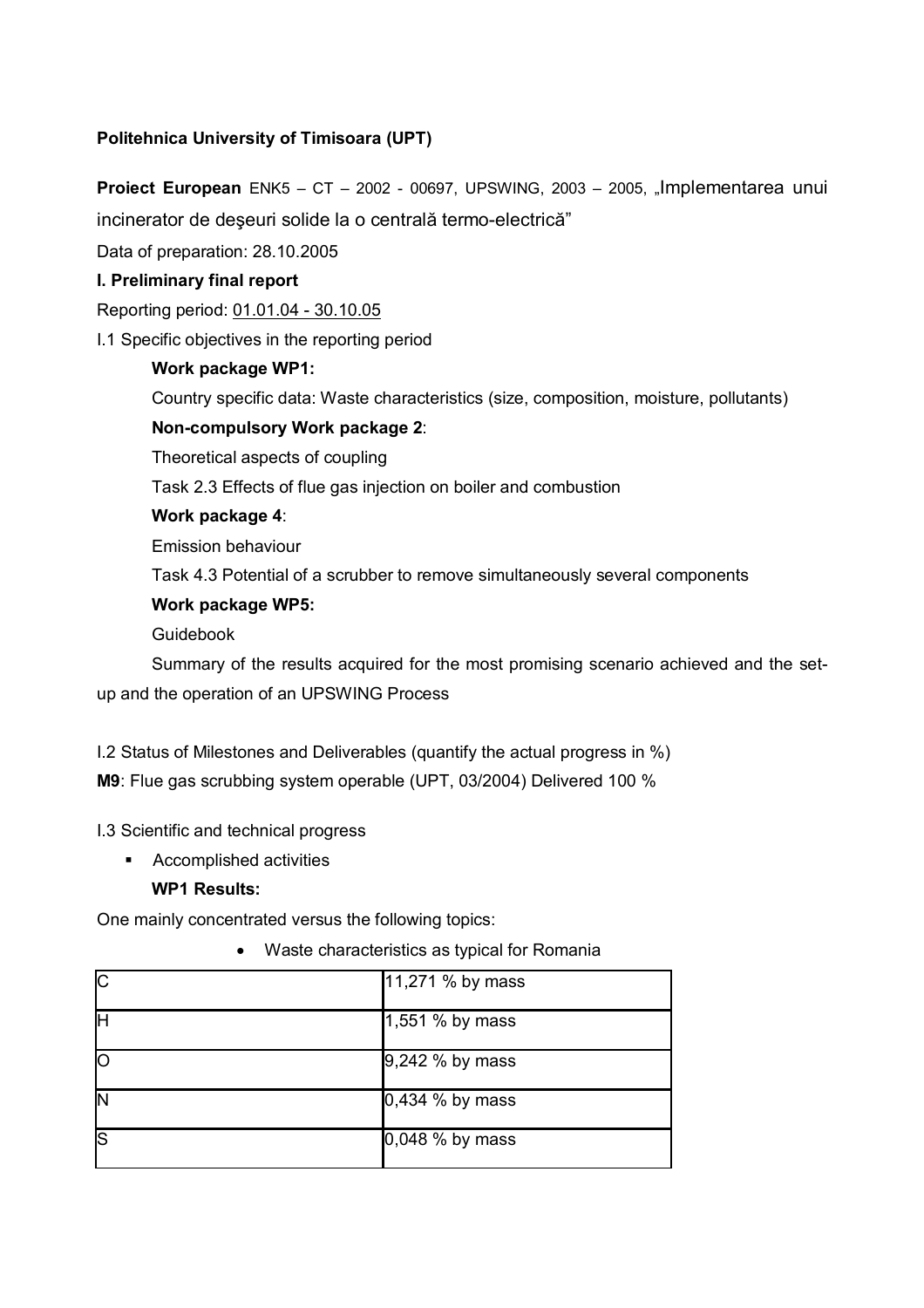| ΙW     | $\vert 57, 140 \rangle$ by mass   |
|--------|-----------------------------------|
|        | $\vert 20,314 \, \degree$ by mass |
| Hi raw | 2983 kJ/kg*                       |

The tests have been concluding that the low calorific value in Romania, for raw probes, is reduced, so difficulties exist for autonomous combustion of municipal waste. Special technologies (co-combustion, pre-drying) are needed.

> • Combustion tests to verify input data (concentration values) as typical for flue gases resulting from waste incinerators

Thus one determined that the limits allowed for specific emissions at stack were over the limits. For ex. NOx – 110 mg/m3N, SO2 – 408 mg/m3N, Particles – 691 mg/m3N, Hg - 0.199 mg/m3N, all in reference to 10 % O2,

In fly ash:  $Zn < 0.05$  mg,  $Fe < 0.1$  mg,  $Mn < 0.05$ ,  $Pb < 0.2$ ,  $Cd < 0.05$ , all expressed in mg/0,4424  $\textsf{m}^3\textsf{}_\textsf{N}$  flue gas

In Romania not yet municipal incinerators are running. Only cement factories have introduced co-incineration, especially because of the economic benefit of the process.

• Environmental regulations and legislation's.

Romanian legislation HG 128 06-03-2002

For waste incinerators

| Total particles                                                                      | 10 mg/m $3$              |
|--------------------------------------------------------------------------------------|--------------------------|
| <b>TOC</b>                                                                           | 10 mg/m <sup>3</sup>     |
| HCI                                                                                  | 10 mg/m <sup>3</sup>     |
| <b>HF</b>                                                                            | 1 mg/m <sup>3</sup>      |
| SO <sub>2</sub>                                                                      | 50 mg/m <sup>3</sup>     |
| NO and $NO2$ , expressed as $NOx$ (NO2) for new<br>facilities exceeding 6 t/h        | 200 mg/m <sup>3*</sup> ) |
| NO and $NO2$ , expressed as NOx (NO2) for new<br>facilities less and inclusive 6 t/h | 400 mg/m <sup>3*</sup> ) |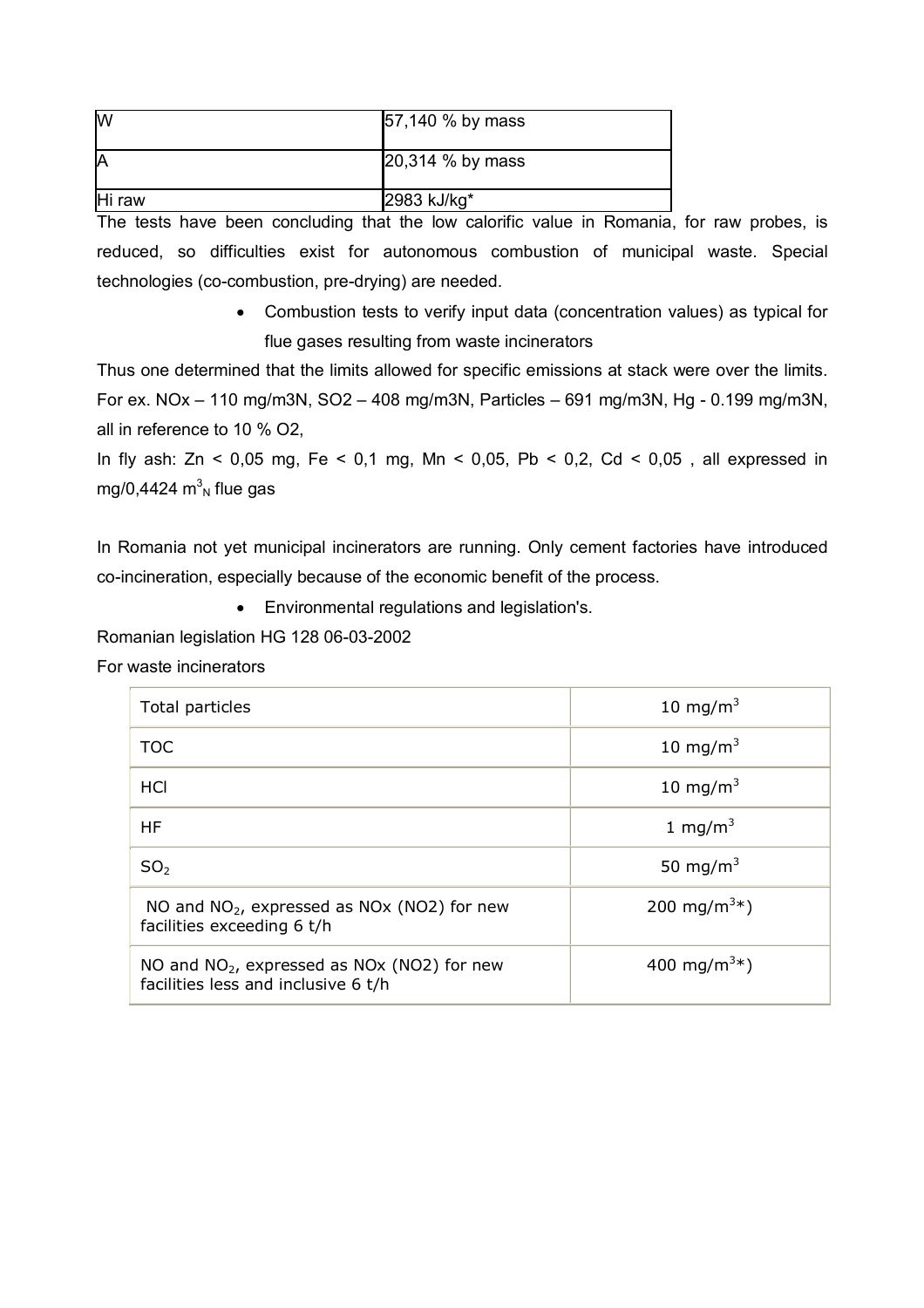For cement waste co-incineration systems

|                                     | C (mg/Nm <sup>3</sup> ) in ref to 10 % O2     |                                                         |                                      |  |  |
|-------------------------------------|-----------------------------------------------|---------------------------------------------------------|--------------------------------------|--|--|
| Pollutant                           | (a)<br>31 December 2002 -<br>31 December 2006 | (b)<br>1 January 2007 - 31<br>December 2008             | (c)<br>starting 1<br>January<br>2009 |  |  |
| Particles                           | 50                                            | 40                                                      | 30                                   |  |  |
| <b>HCI</b>                          | Measured value                                | 50% from the measured<br>value, but no more than<br>1,5 | 10                                   |  |  |
| <b>HF</b>                           | Measured value                                | 50% from the measured<br>value, but no more than<br>1,5 | $\mathbf{1}$                         |  |  |
| $NOx$ for existing facilities       | $1.000 - 500*)$                               | $900 - 500*)$                                           | $800 - 500*)$                        |  |  |
| Cd+Tl for new facilities            | 0,05                                          | 0,05                                                    | 0,05                                 |  |  |
| Hg                                  | 0,05                                          | 0,05                                                    | 0,05                                 |  |  |
| Sb+As+Pb+Cr+Co+Cu+<br>$Mn + Ni + V$ | 0,5                                           | 0,5                                                     | 0,5                                  |  |  |
| Dioxins and furans                  | $0,1 \text{ ng}/\text{Nm}^3$                  | $0,1 \text{ ng}/\text{Nm}^3$                            | $0,1 \text{ ng}/\text{Nm}^3$         |  |  |
| SO <sub>2</sub>                     | Measured value                                | 50% from the measured<br>value, but no more than<br>70  | 50                                   |  |  |
| <b>TOC</b>                          | Measured value                                | 50% from the measured<br>value, but no more than<br>15  | 10                                   |  |  |
| CO                                  | No more than 500                              | No more than 500                                        | No more<br>than 500                  |  |  |

\* for cement co-incinerators limits are not considered as for new incinerators.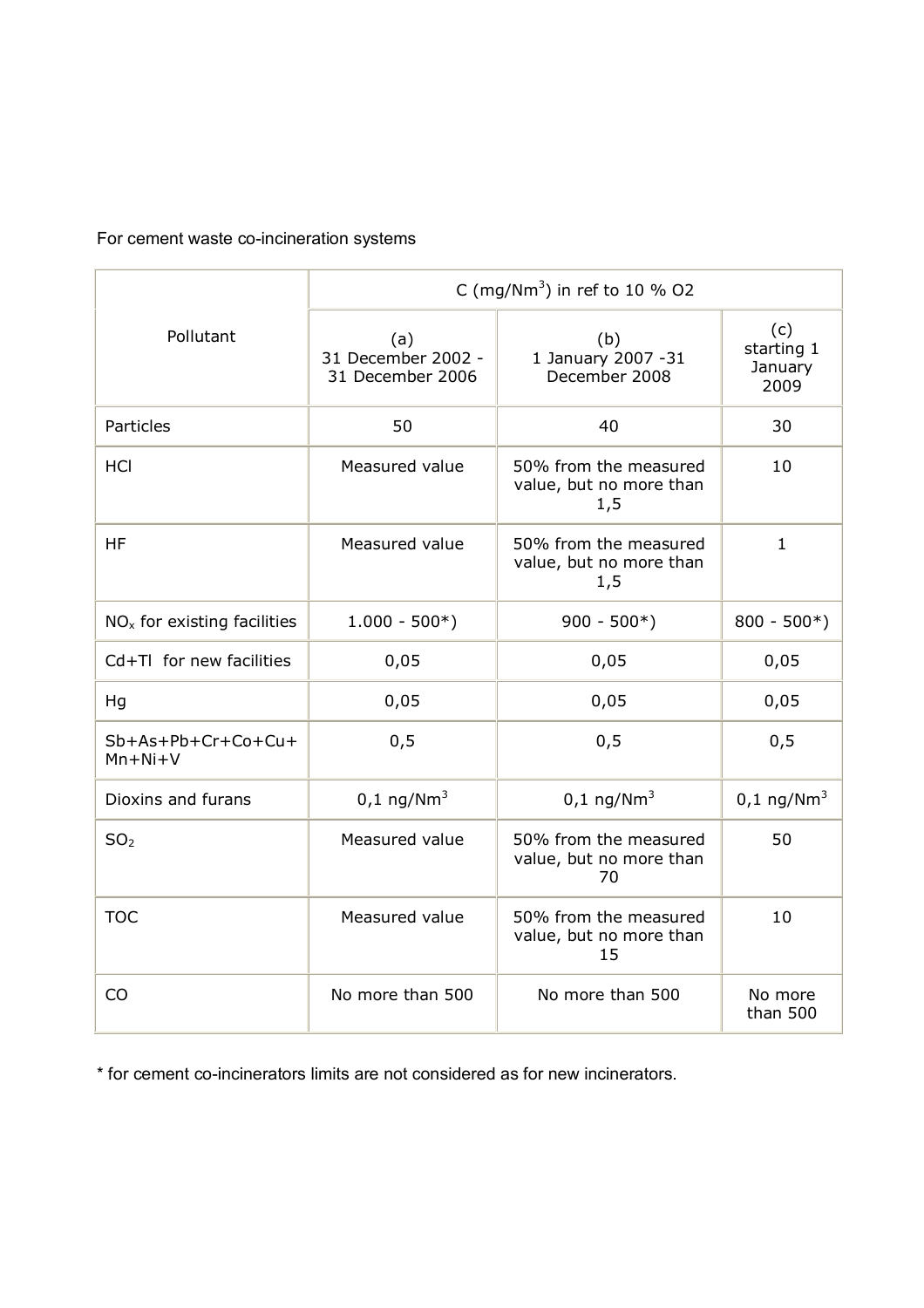#### **WP2 Results:**

Study by means of FLUENT CFD simulation concerning the 100 t/h Romanian steam boiler working on coal, under different hypothesis.

One makes an analyse of how an existing Romanian steam boiler might match the tendencies open by the application of the UPSWING concept in a municipal power plant, in the city of Timisoara. One selected for study a Romanian boiler that is owned by the municipality and is an energetic boiler in the municipal power plant. It is to be mentioned that it is also the problem of the municipality as well to annihilate the large quantities of municipal waste, so one suggests that the UPSWING concept will offer a reasonable solution to the politicians. The boiler is a Romanian steam pulverized coal combustion facility producing 100-105 t/h, 16 bar, 250  $\degree$  C, using as main fuel coal with a low calorific value  $H<sub>i</sub> = 6700$  kJ/kg, and consuming a nominal flow of Lignite of 42 029 kg/h with an air excess ratio of  $\lambda$ = 1.3.

Thus several scenarios have been tested, in order to depict if, the coupling of the waste combustion facility by means of a scrubber, determines:

- the boiler's thermodynamic affection,
- the reduction of dioxins in the coal boiler.
- the appearance of peculiar aspects generated in the functionality of the boiler.

The cases that have been taken into consideration are

a - without flue gas addition (case zero),

b – with addition of flue gas with  $\lambda = 1.3$ , temperature of 70 °C,

c – with addition of flue gas with  $\lambda = 1.6$ , temperature of 70 °C.

The fuel gases from the scrubber, being introduced further at low temperature into the boiler, have been used in the frame of a simulation by the FLUENT code, in order to establish the results concerning the potential benefit of the additional gases in the coal boiler.

One found for example (Figure 1 and 2) that temperature profiles, as well as oxygen ones are comparative minimally influenced. In Figure 3 the profile of  $NO<sub>x</sub>$  is given.



**Figure 1**: Temperature profiles: a - case without flue gas addition, b - addition of flue gas with  $\lambda = 1.3$ , temperature of 70 °C, c - addition of flue gas with  $\lambda = 1.6$ , temperature of 70 °C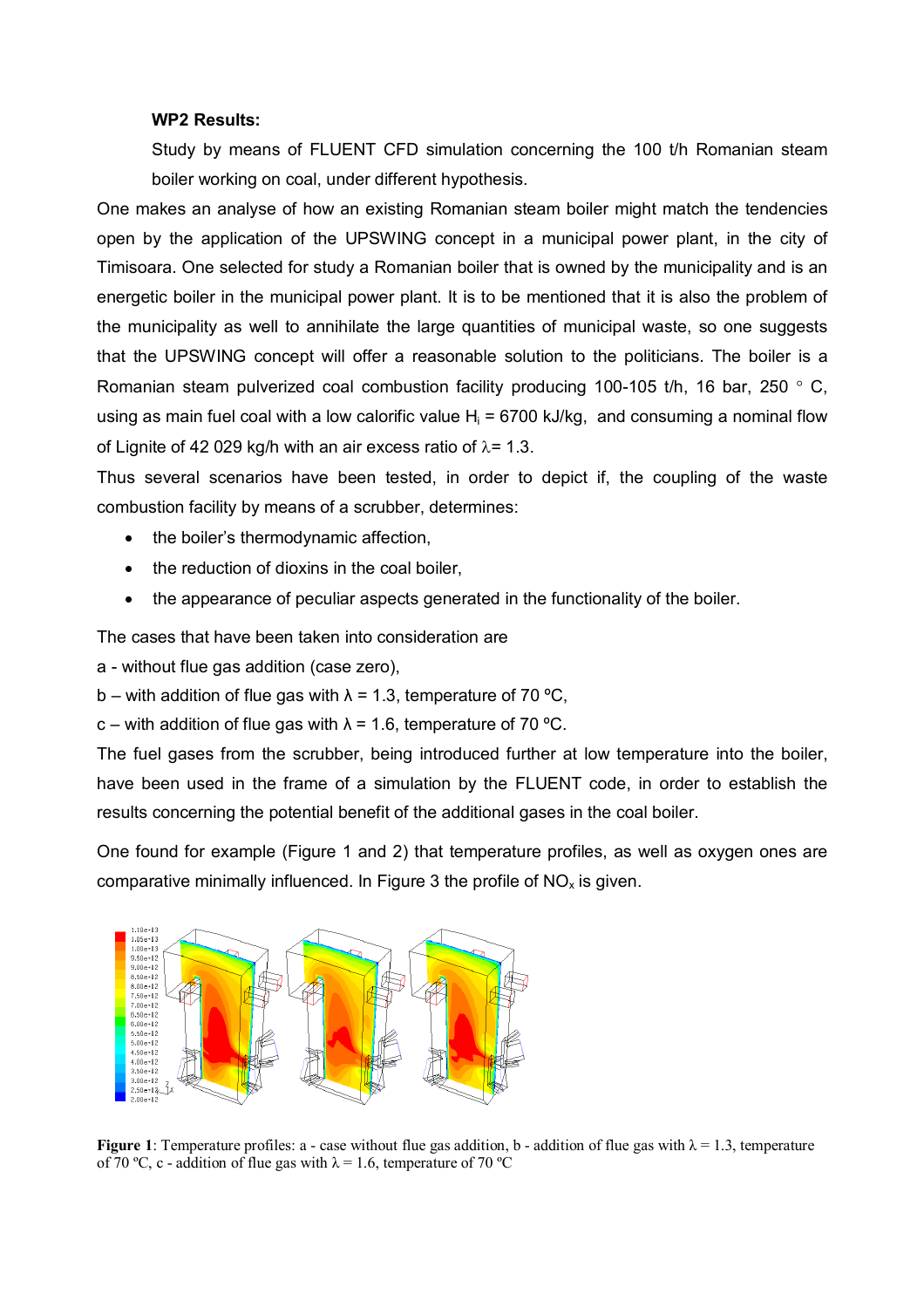No particular unexpected results were achieved, except that:

- 1. the general efficiency of the boiler is reduced by approx. 1.2 points
- 2.  $NO<sub>x</sub>$  generation is not disturbed in the boiler, even temperature and oxygen concentration fields are in the coupled case slightly differ comparative to the original one.



**Figure 2:** O<sub>2</sub> profiles, mole fraction fields: a - case without flue gas addition, b - addition of flue gas with  $\lambda = 1.3$ , temperature of 70 °C, c - addition of flue gas with  $\lambda = 1.6$ , temperature of 70 °C.



**Figure 3:** NOx profiles along the boiler: a - case without flue gas addition, b - addition of flue gas with  $\lambda = 1.3$ , temperature of 70 °C, c - addition of flue gas with  $\lambda = 1.6$ , temperature of 70 °C.

General conclusions versus the simulation are:

- More air means also a little bit higher temperatures in the furnace, in the central combustion area, but at the end of the boiler, rather no significant differences exist;
- If the addition of flue gases is done at reduced temperatures, no differences in the oxygen profile appears;
- For higher temperatures of the flue gases added, the Oxygen concentration are rather the same for  $\lambda = 1.3$ , but a little bit improved for  $\lambda = 1.6$ ;
- $NO<sub>x</sub>$  for the cases when waste flue gases are added is much lower;
- A very reduced temperature decrease generates a large influence of the  $NO<sub>x</sub>$  reduction rate;
- Oxygen concentration is also paying an influence role on the  $NO<sub>x</sub>$  generation;
- Generally, expected answers of the NO<sub>x</sub> production determined by  $O_2$  and temperature were obtained;
- Dioxins are expected to be destroyed, as residence time and temperatures are appropriate.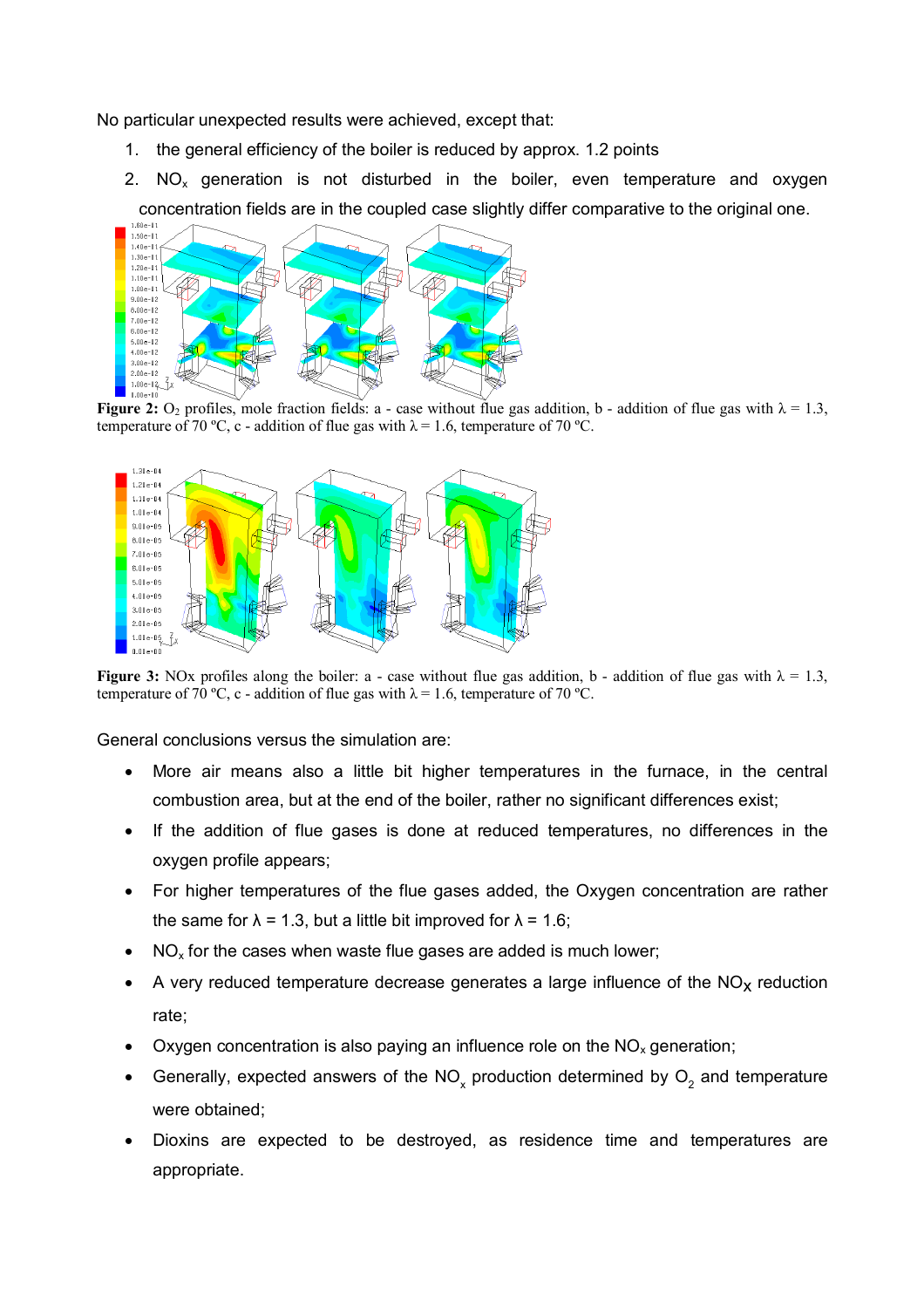By calculating the thermal behavior of the heat exchangers in the boiler, one particularly found:

- Entrance temp into the convective zone (case 0) is approx. 20  $\degree$ C lower as in the cases with additional gases.
- More gases mean enhanced flows and velocities, thus the heat exchange by convection is also enhanced, in comparison to the basic case.
- That means more heat is exchanged when gases are added. This fact is also relevant for the final heat exchangers.
- The air pre heaters are compensating themselves, so generally the same temperature is reached (298 ° in comp. to 300 °C), so no problems with air preheating may appear.
- The same compensation interferes also in the case of the economizer (158  $\degree$  in stead of 160 C), also no problems should be expected.
- The super heater receives less heat (by 12.7 %) that represents a temperature less with 9 °C for the steam. This conclusion must be checked with the client.
- Temperature at the stack is higher (148  $\degree$ C in comparison to 140 C), as the heat exchangers – especially the super heater – do not achieve to extract the same amount of heat rate.
- More flue gases through the boiler represent more gases in exhaust, meaning a higher loss with flue gases exhaust (17 % more, meaning augmentation from 9.4 % to 11.0 %). Thus the boiler efficiency from this point of view is reduced by 1.4%.

In conclusion one mentions:

- The boiler resists from the thermal point of view, and keeps its parameters (except a little temperature decrease of the steam, and less efficiency). Heat from the incinerator for the case of Timisoara power plant should be used in the de-aerator.
- *Economic benefits* must be found in applying the regulation for environmental protection, less penalties, trading with ETS, etc. One might count also on additional support from the local authorities and population solving of the present waste problem, that really is very uncomfortable and environmental dangerous.
- One of the main tasks of the EU founded research project is to evaluate the capability of the boiler and additional secondary treatment methods for flue gas cleaning, and to determine the potential supplementary use of heat energy from the waste combustion, into the scheme of the existing plant.

### **WP4 Results:**

Latest results concerning simultaneous Hg, heavy metals, particles retention in the scrubber.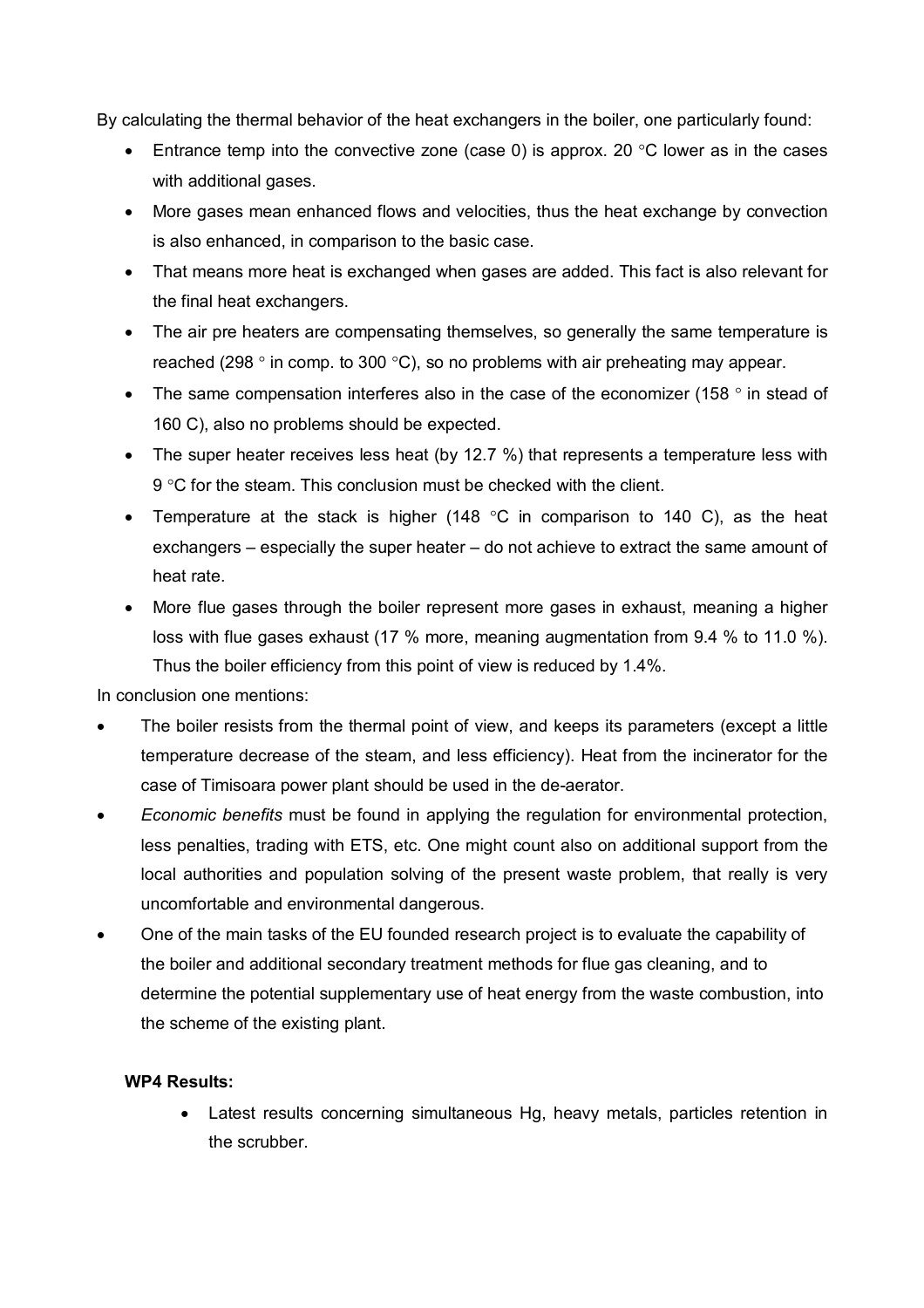• Balance of the elements: input flue gas, output flue gas, in dependence to the scrubber washing solution.

The simple acid scrubber (Figure 4) removes more than 95 % HCl and approx. 90 % of Hg. Other heavy metals are removed by a common filter system (EPS or bag filter), whereas the classic pollutants  $NO_x$ ,  $SO_2$  and PCDD (poly-chlorinated di-benzol dioxins and furans) are introduced into the furnace of the coal power plant.

One indicates results from experiments, achieved on a the build up scrubber in order to retain the heavy metals, especially Hg, and HCl.

The scrubber is meant to test different technologies and optimise the costs and efficiency of retention of the special metals and HCl, as well, under real conditions. One simulated the flue gas composition input, as result of mixing natural gas combustion flue gases with controlled dosseded amounts of specific pollutants. Mainly, the facility is composed by several main parts: Dosing Pump, Furnace, Flue Gases Cooler, Rota-meter, Gas Burner, Protection, Safety Valve, Flame Visualization, Natural Gas, Primary Air, Secondary Air, Cooling Air, Pollutants, Controlled Dosage of Pollutants, Controlled Dosage of Particle, Analysis of Input Flue Gases, Analysis of Output Flue Gases.





**Figure 4**: Experimental Lab scale facility for testing the Hg retention (photo and schematics):

DP – Dosing Pump, F – Furnace , FGC – Flue Gases Cooler, R – Rota meter , GBP – Gas Burner Protection, SV – Safety Valve, FV – Flame Visualization , NG – Natural Gas, PA – Primary Air, SA – Secondary Air, CA – Cooling Air, Pol – Pollutants: HCl, HgCl2, SO2, CDPol – Controlled dosage of pollutants, CDPar – Controlled dosage of Particles, AIFG – Analysis of Input Flue Gases, AOFG – Analysis of Output Flue Gases, Pressure:P1 / P2 – Lower / Upper Furnace, P3 / P4 – Gas Cooler Input/Output, P5 / P6 – Dedusting System In/Out, P7 – Gas Exhaust, ∆P = P1 – P7, Temperature:T1 / T2 – Lower / Upper Furnace, T3 / T4 – Flue Gas Cooler In/ Out, T5 / T6 – Dedusting System In/ Out, T7 – Washing Sorbent, T8 – Clean Flue Gases Output, T9 / T10 – Cooling Air Input / Output.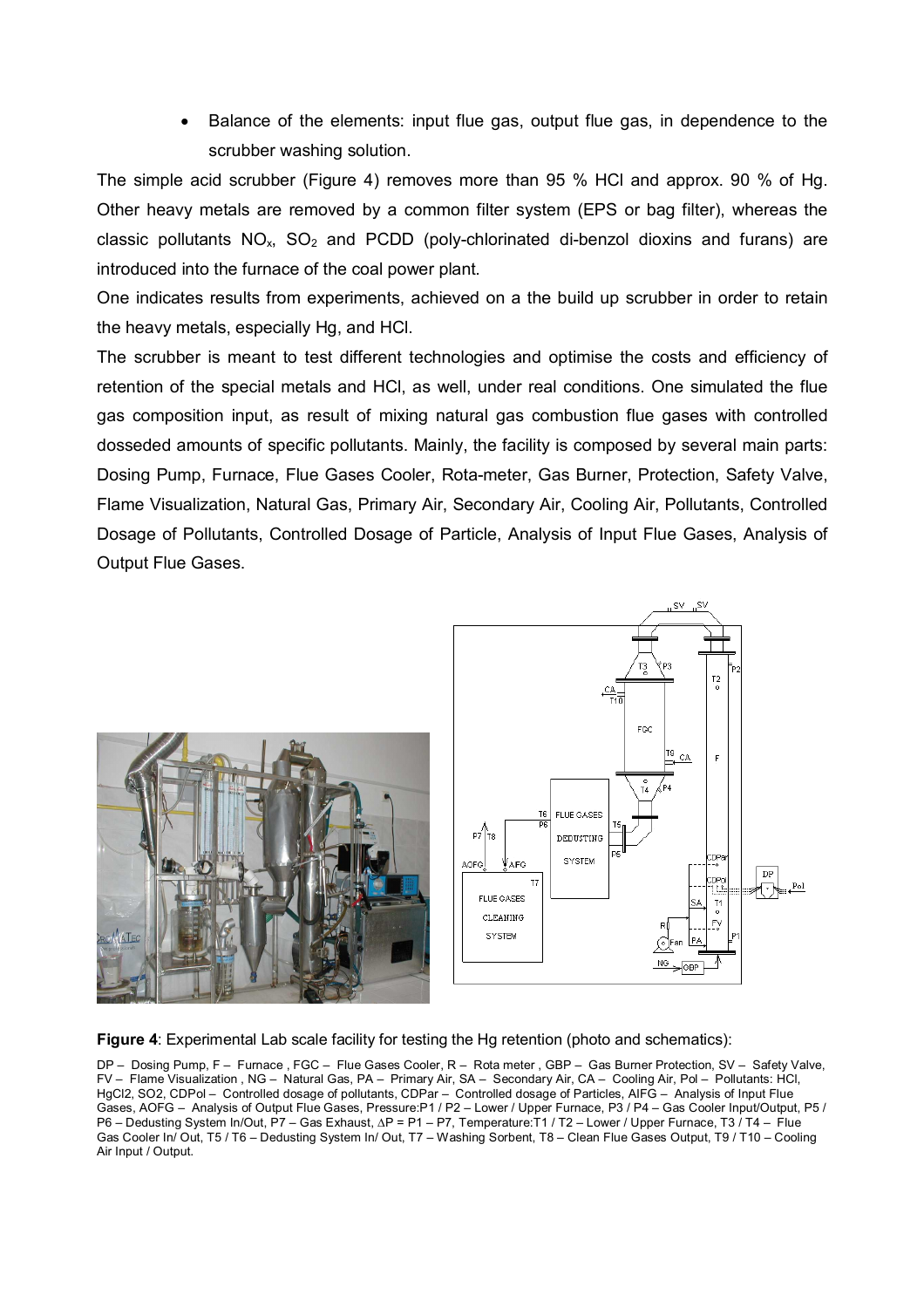The optimization of the Hg retention in the scrubber has been achieved by using two scrubbers in stead of the initial proposed flue gas cleaning system (see Figure 5).



**Figure 5**: The combination of the spraying and the bubbling steel scrubbers.

Thus one built and tested:

- A spraying scrubber in order to convert metallic Hg to ionic Hg;
- A bubbling scrubber in order to retain the ionic Hg into the liquid washing solution.

In order to find out the retention of the Hg and all other thermodynamic parameters and status of the pollutants in the flue gases, one measured in three points: mp1, mp2, mp3.



Figure 6: The Hg<sub>tot</sub> concentration before and after the cleaning process.

Using this combination and a spraying liquid (at a flow rate of 1,5 l/h) containing water and hydrogen peroxide  $H_2O_2$  (84 ml/h at a concentration of 3 mg/ml), the maximum Hg retention was about 87 % at a  $pH = 1$  (Figure 6).

The residence time in the glass tubes column was in the range of 3.39 s.

The optimum temperature for the Hg retention was 70 ºC. The results have been confirmed running several repeated tests.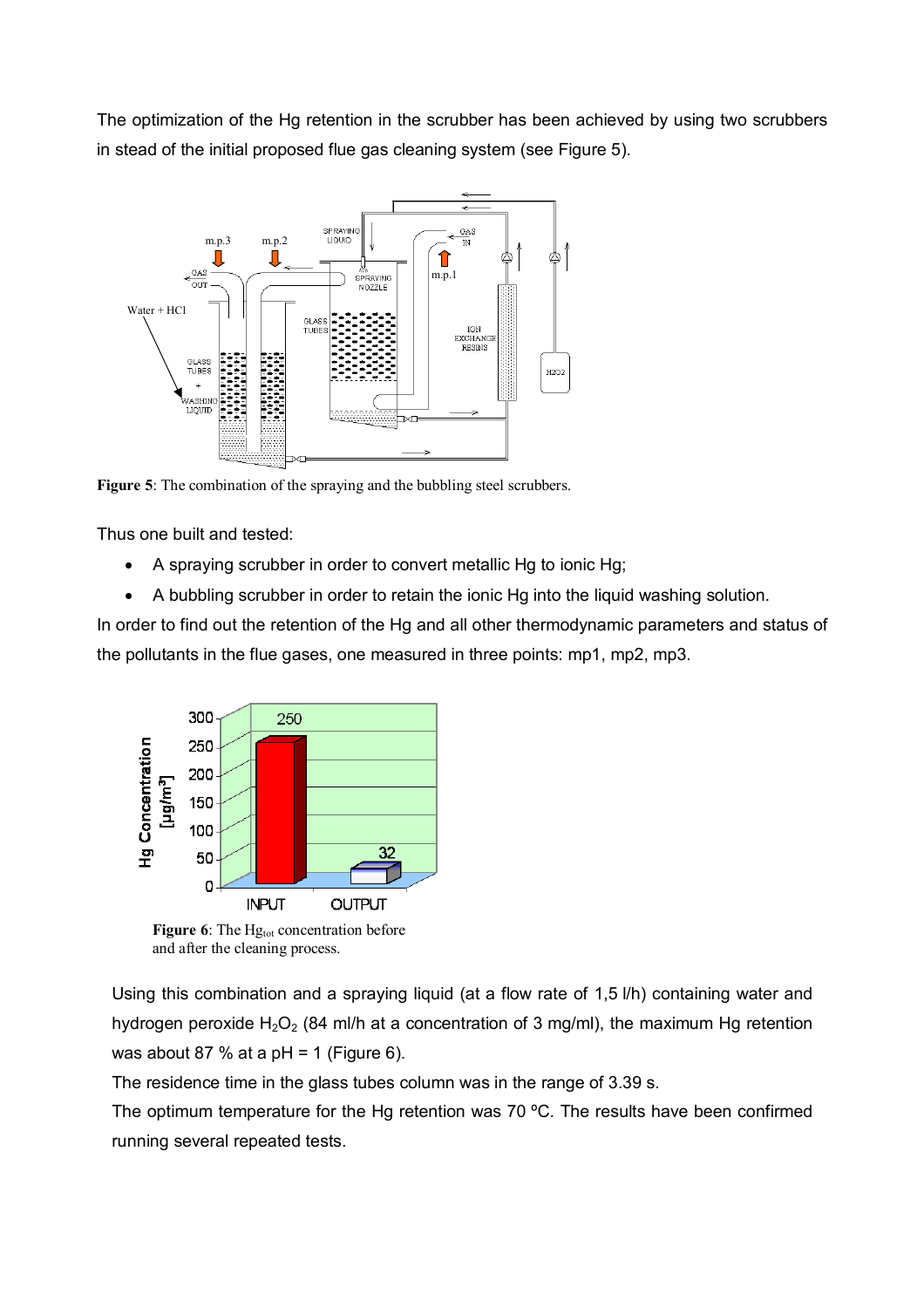Table 1 and Figure 7 show the evolution of the pollutants and thermodynamic parameters. The evolutions of the total and metallic mercury are shown in Table 2.

| Pos.  | $t_{\rm fg}$        | $\mathrm{O}_2$ | CO  | NO   | NO <sub>2</sub> | NO <sub>x</sub> | SO <sub>2</sub> | CO <sub>2</sub> | $\sim$ |
|-------|---------------------|----------------|-----|------|-----------------|-----------------|-----------------|-----------------|--------|
|       | $\circ$ $\cap$<br>◡ | $\%$           | ppm | ppm  | ppm             | ppm             | ppm             | $\frac{0}{0}$   |        |
| m.p.1 | 89.6                | 10.4           | 8.4 | 66.2 |                 | 66.2            | 343             | 6.2             | 1.978  |
| m.p.2 | 80.92               | 10.26          | 0   | 51.4 |                 | 51.4            | 47              | 6.36            | 1.954  |
| m.p.3 | 72.26               | 10.14          | 0   | 55.6 |                 | 55.6            |                 | 6.16            | 1.936  |

**Table 1**: The evolution of the pollutants and thermodynamic parameters.

**Table 2:** The mean results for total and metallic mercury.

| $mg/m^{31}$      | m.p. | m.p.2 | m.p.3 |
|------------------|------|-------|-------|
| Total mercury    | 250  | 180   |       |
| Metallic mercury | 190. |       |       |



**Figure 7**: The evolution of the pollutants and thermodynamic parameters.

In order to find out the optimum temperature for the Hg retention, different temperatures of the washing liquid of the wet scrubber were tested.



**Figure 8:** Evolution of SO<sub>2</sub> and Hg investigated before (a) and after the cleaning process (b) for three temperatures of the scrubbing liquid: 60 ºC, 70 ºC and 80 ºC.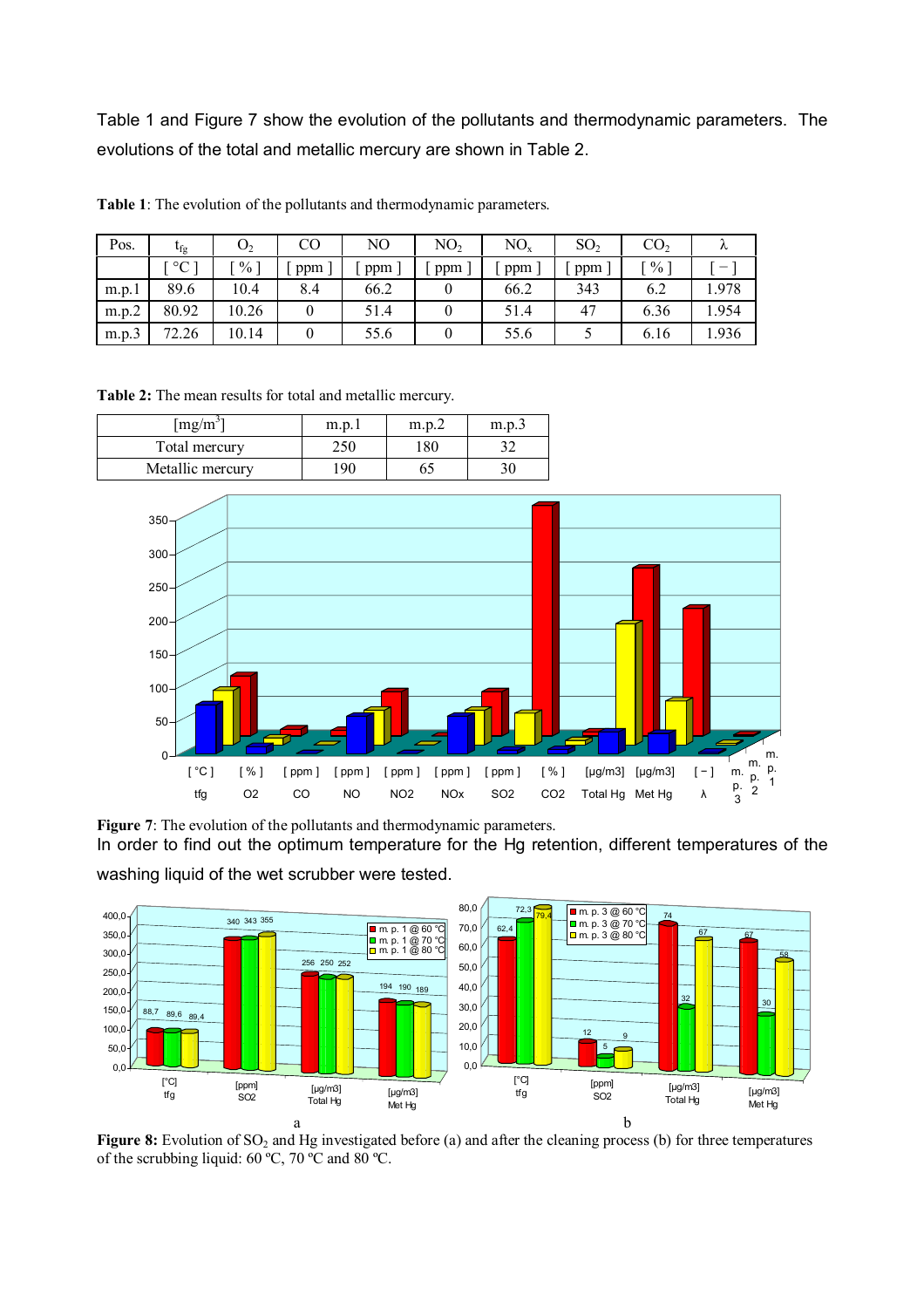These investigations lead to the conclusion that the optimum temperature for the scrubbing liquid is 70 °C. At this temperature the maximum Hg retention was about 87  $\%$ .



Figure 9 shows the influence of the  $H_2O_2$  concentration on the efficiency of the scrubber.

Figure 9: Evolution of SO<sub>2</sub> and Hg investigated before (a) and after the cleaning process (b) for three concentrations of hydrogen peroxide: 3 mg/ml, 1 mg/ml and 0,5 mg/ml; washing liquid temperature: 70 ºC.

In order to investigate the influence of  $H_2O_2$  concentration on the efficiency of the wet scrubber, several and repeated solution have been tested. Best results were obtained using a spraying liquid (at a flow rate of 1.5 l/h) containing water and hydrogen peroxide  $H_2O_2$  (84 ml/h at a concentration of 3 mg/ml), but for economy reasons of  $H_2O_2$  the concentration can be reduce up to 1 mg/ml with no significant changes in terms of efficiency. Trying to reduce even more this concentration to 0.5 mg/ml, the results are not satisfactory.

Table 3 shows the evolution of heavy metals before and after the cleaning process. With the exception of Mn which has a higher value at the output of cleaning system, the other metals investigated have a lower value.

In Table 4 the measurements of heavy metals in the washing liquid of the scrubbers are presented. The first scrubber is the one were the  $H_2O_2$  is injected in order to convert the  $Hg^0$  to  $Hg^{2+}$  and the second one is used to retain the pollutants from the flue gases.

| $mg/m^3$ | m.p.1 - input into the cleaning system | m.p.3 - output from the cleaning system |
|----------|----------------------------------------|-----------------------------------------|
| ∪u       | 0,0035                                 | 0,0020                                  |
| Zn       | 0.0320                                 | 0,0012                                  |
| Fe       | 0,0210                                 | 0,0067                                  |
| Mn       | 0,0020                                 | 0,0034                                  |

**Table 3**: The evolution of heavy metals before and after the cleaning process (mg/m<sup>3</sup> of flue gas).

| Table 4: Measurements of heavy metals in the washing liquid of the scrubbers (mg/m <sup>3</sup> of flue gas). |  |  |
|---------------------------------------------------------------------------------------------------------------|--|--|
|                                                                                                               |  |  |

| $mg/m^3$ | Washing liquid from the $1st$ scrubber | Washing liquid from the $2nd$ scrubber |
|----------|----------------------------------------|----------------------------------------|
| Cu       | 0,0620                                 | 0.0840                                 |
| Zn       | 0,0351                                 | 0,0186                                 |
| Fe       | 2.762                                  | 3.912                                  |
| Mn       | 0,0675                                 | 0,0560                                 |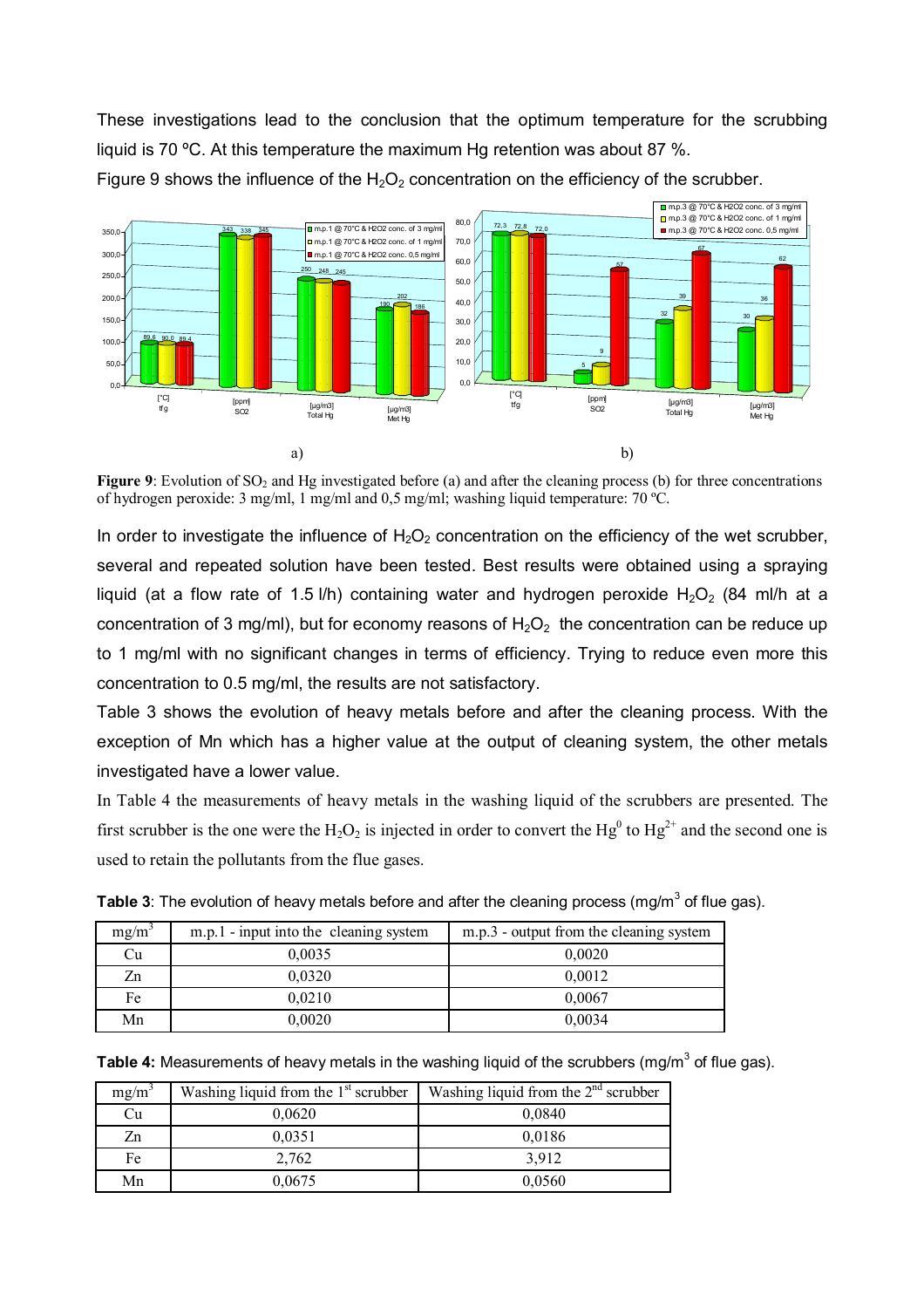Table 5 shows the values of heavy metals found in the ash. The "clean ash" is the ash from a lignite boiler and the "contaminated ash" is the same ash which was passed through the lab facility. The conclusion of these measurements is that Fe and Mn lay on the walls of the installation and only a small concentration can be found in the "contaminated ash".

| mg/kg | Clean ash | Contaminated ash |
|-------|-----------|------------------|
| ∪u    | 10,2      | 21.              |
| Zn    | 1,5       | 29,7             |
| Fe    | 15392     | 2249             |
| Mn    | 80,0      | 19.7             |

**Table 5**: Measurements of heavy metals in the ash.

### **WP 5 Results:**

Input data for the accomplishment of the guidebook.

In conclusions, the retention of Hg from waste combustion flue gases should be optimised by applying following guidelines:

- (i) Scrubber technique (using two scrubbers spraying and the bubbling steel scrubbers - instead of one single)
- (ii) Efficient Hg reduction is accomplished by a combination of two scrubbers and a spraying liquid (at a flow rate of 1,5 l/h), containing water and hydrogen peroxide  $H<sub>2</sub>O<sub>2</sub>$  (84 ml/h at a concentration of 3 mg/ml),

In detail one mentions as essential to assure that during the technology:

- 1. Hg metal turns into Hg ionic, and thus might be captured,
- 2. Using  $H_2O_2$  in the spraying system, one makes possible the transformation of Hg<sup>0</sup> into  $Ha^{2+}$
- 3.  $Hg^{2+}$  is retained in a ion exchange column, simultaneously one achieved also that heavy metals have been also retained,
- 4. Optimal process temperature for washing out Hg and other pollutants is 70 °C (in the scrubber).

Acid environment should be implemented in the scrubber in order to achieve simultaneously HCl,  $SO<sub>2</sub>$  concentration diminishing.

The tested solutions are fully satisfying from the point of view of retaining the metals,  $SO<sub>2</sub>$  and HCl, and might be applieed on real cases, as well.

I.4 Coordination of information, communication activities and management issues<sup>1</sup>

 $\overline{a}$  $1$  This item will be completed by the Coordinator